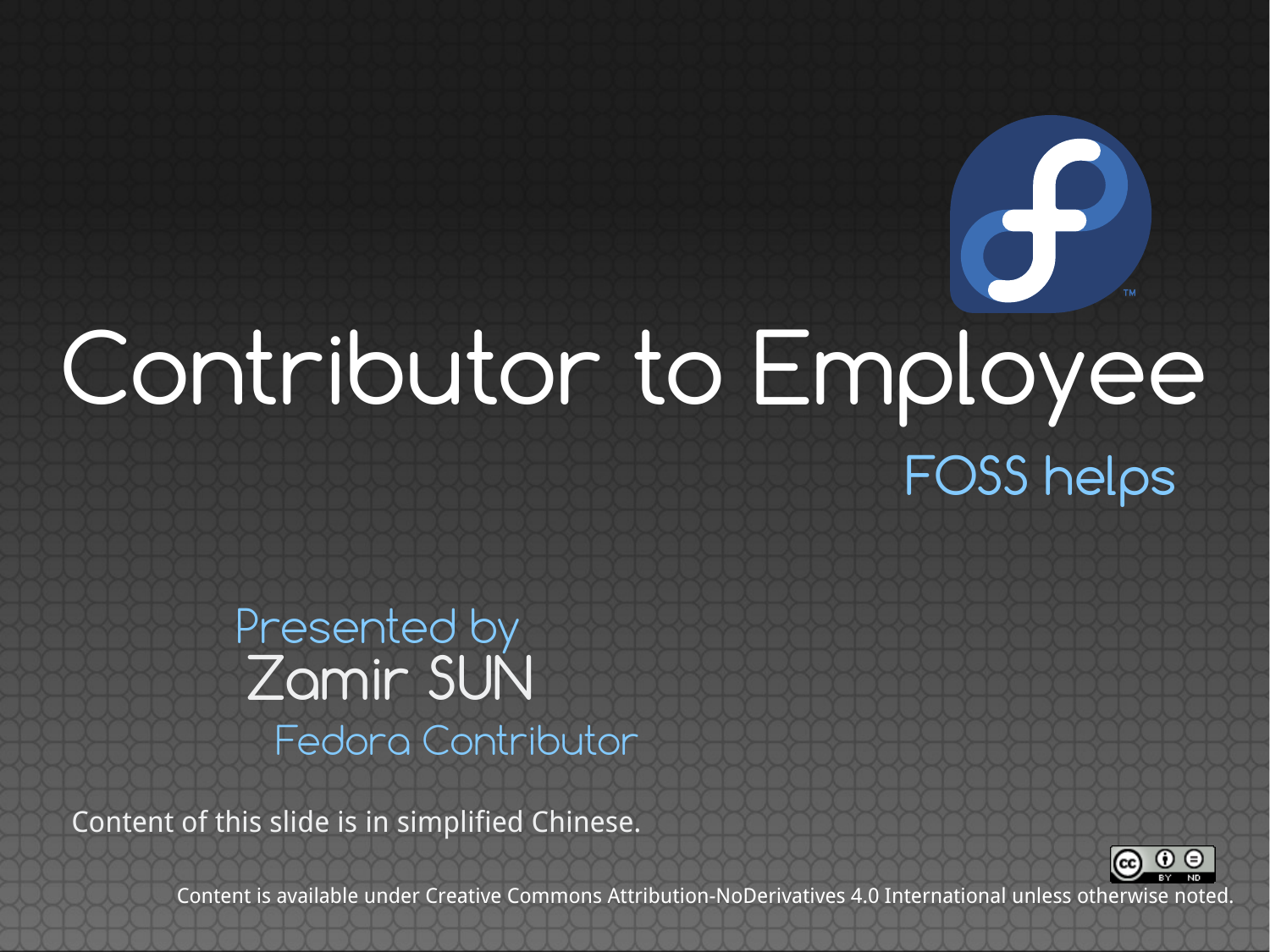## 自由软件为你助力 从贡献者到雇员

Zamir SUN 讲述者 Fedora 社区贡献者

本讲稿内容使用了简体中文。



ch

Content is available under Creative Commons Attribution-NoDerivatives 4.0 International unless otherwise noted.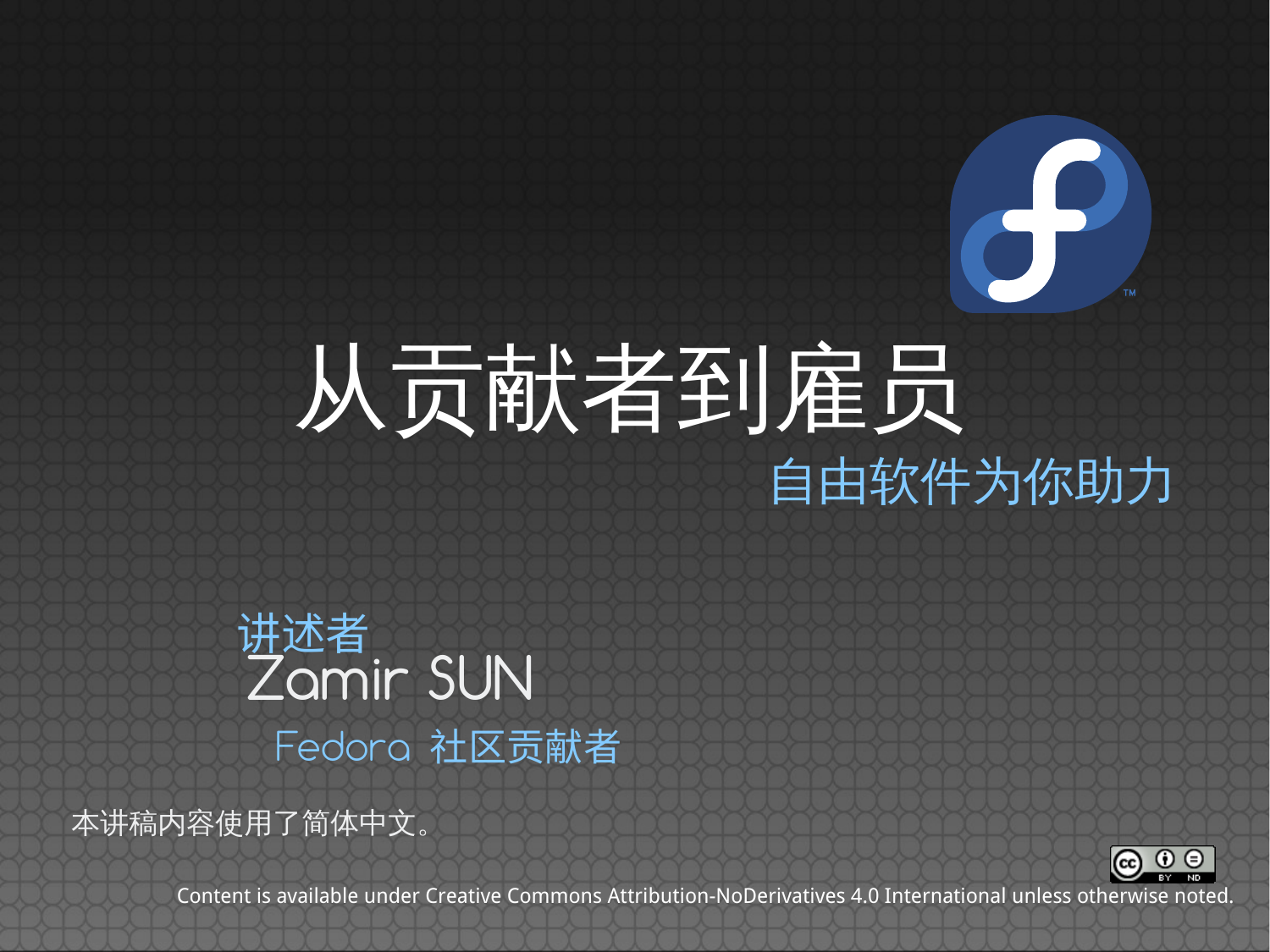

## ● Fedora 大使 维护几个软件包 目前受雇于红帽软件(北京)研发中心

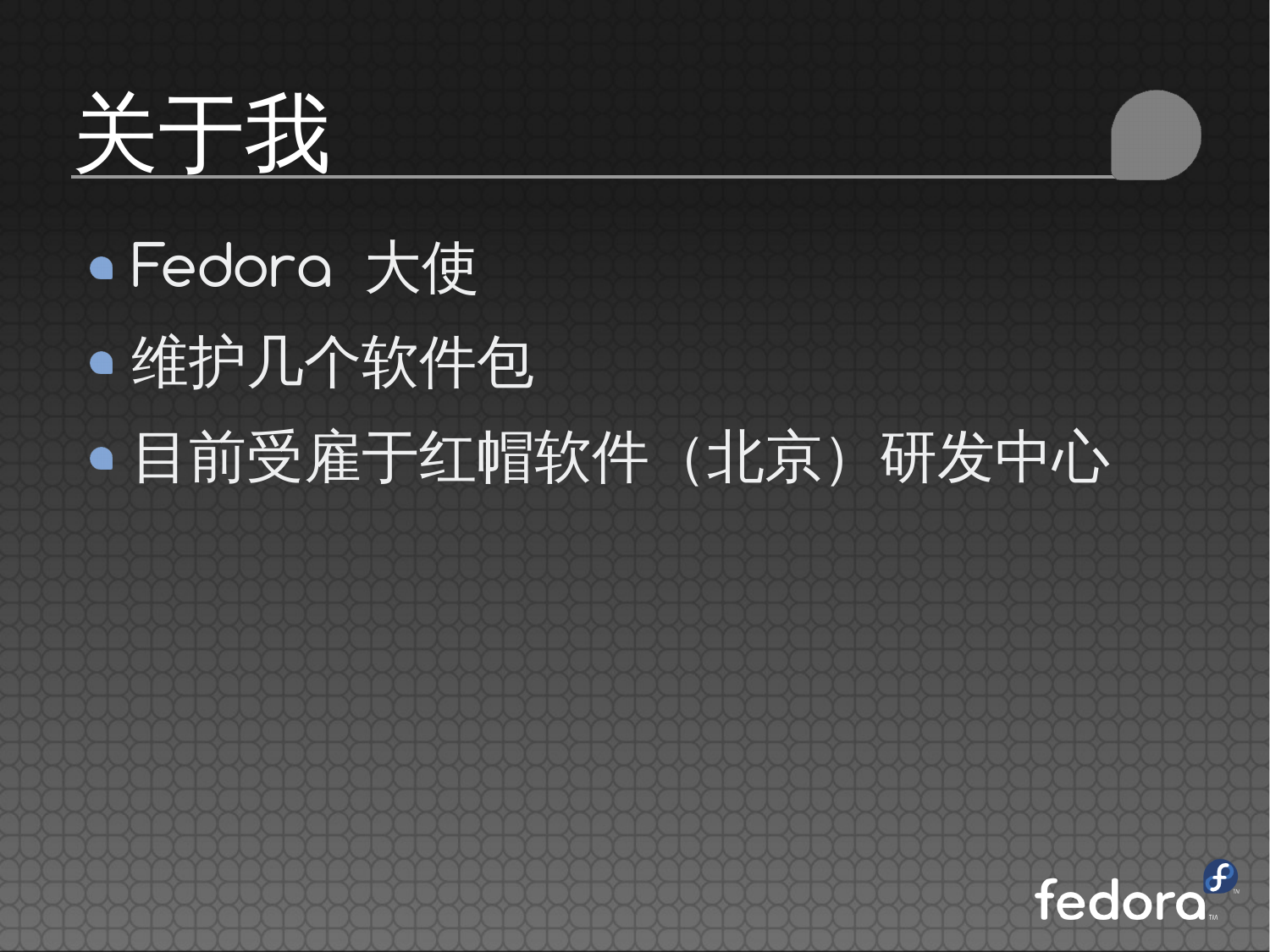

#### 今天没有来自 Fedora 的 "广告"

- 1. 我的开源之路
- 2. 我的工作历程
- 3. 学生如何在开源社区中提升竞争力

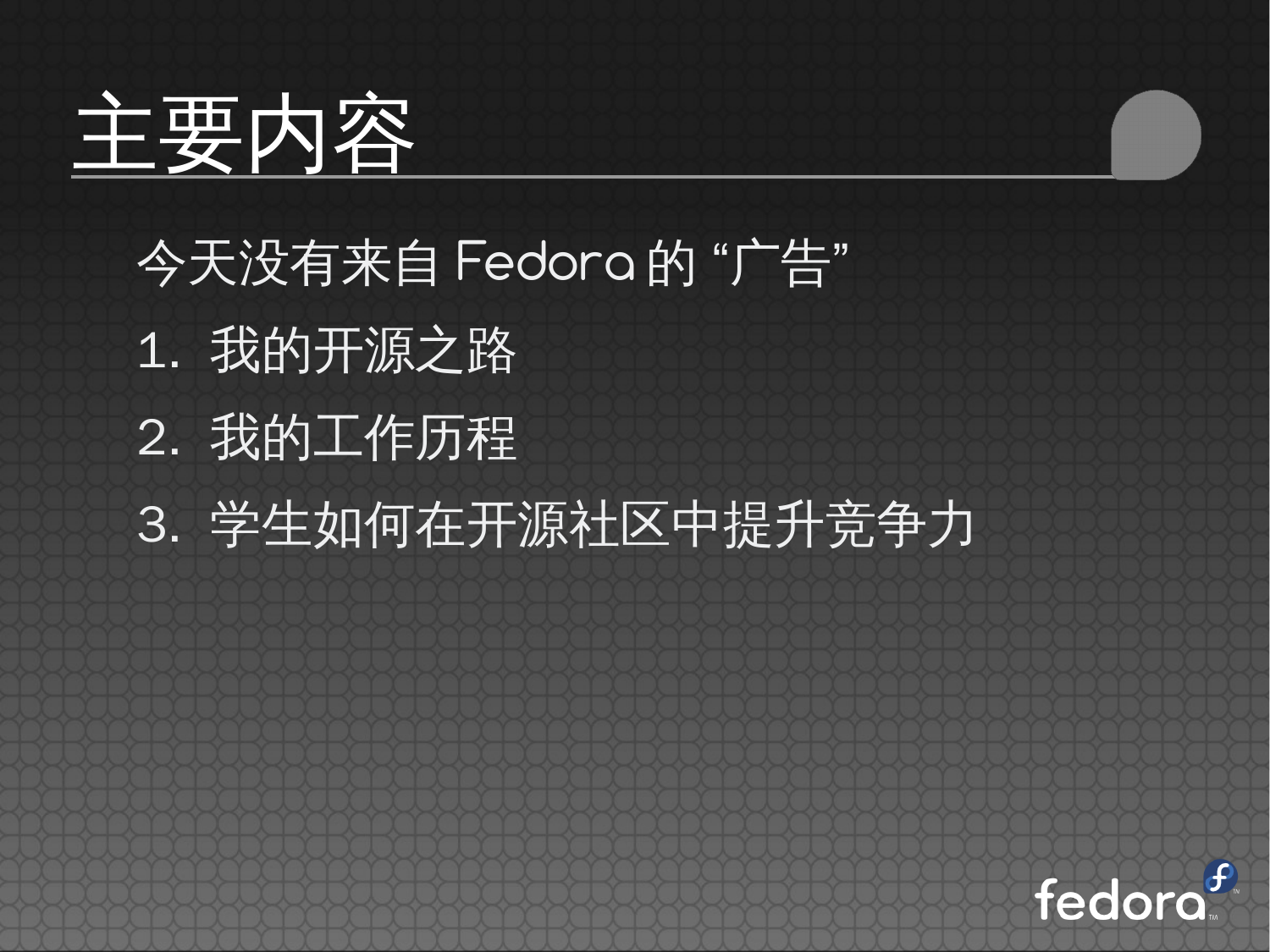# 1. 我的开源之路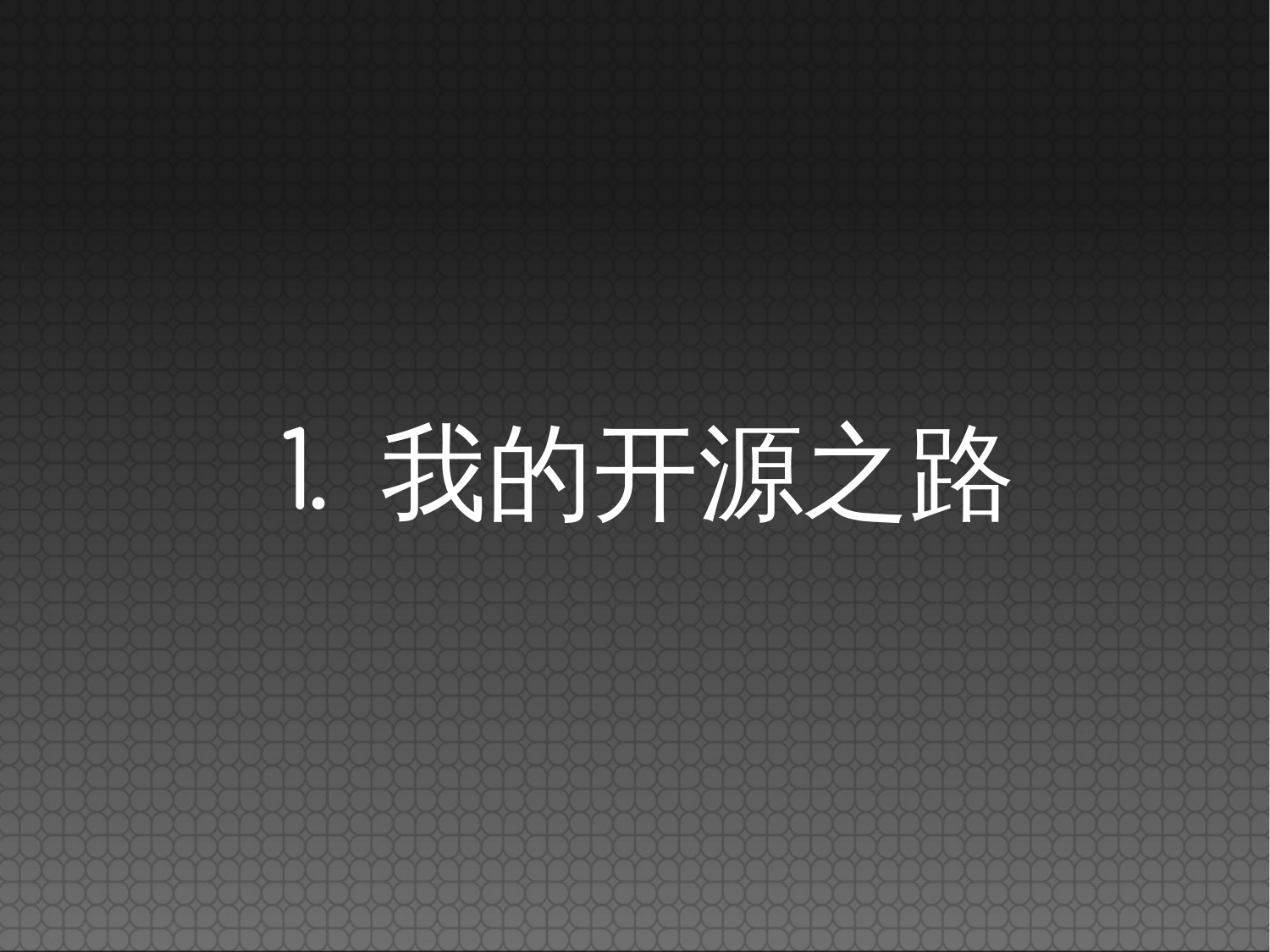

#### 中学知道了有 Linux 这种系统

大学开始了解到支撑 Linux 发展的思想是 Open Source, 觉得这种思想很炫酷

听说了 LAMP ,并且似乎非常受欢迎,开始由 ASP 转战 PHP

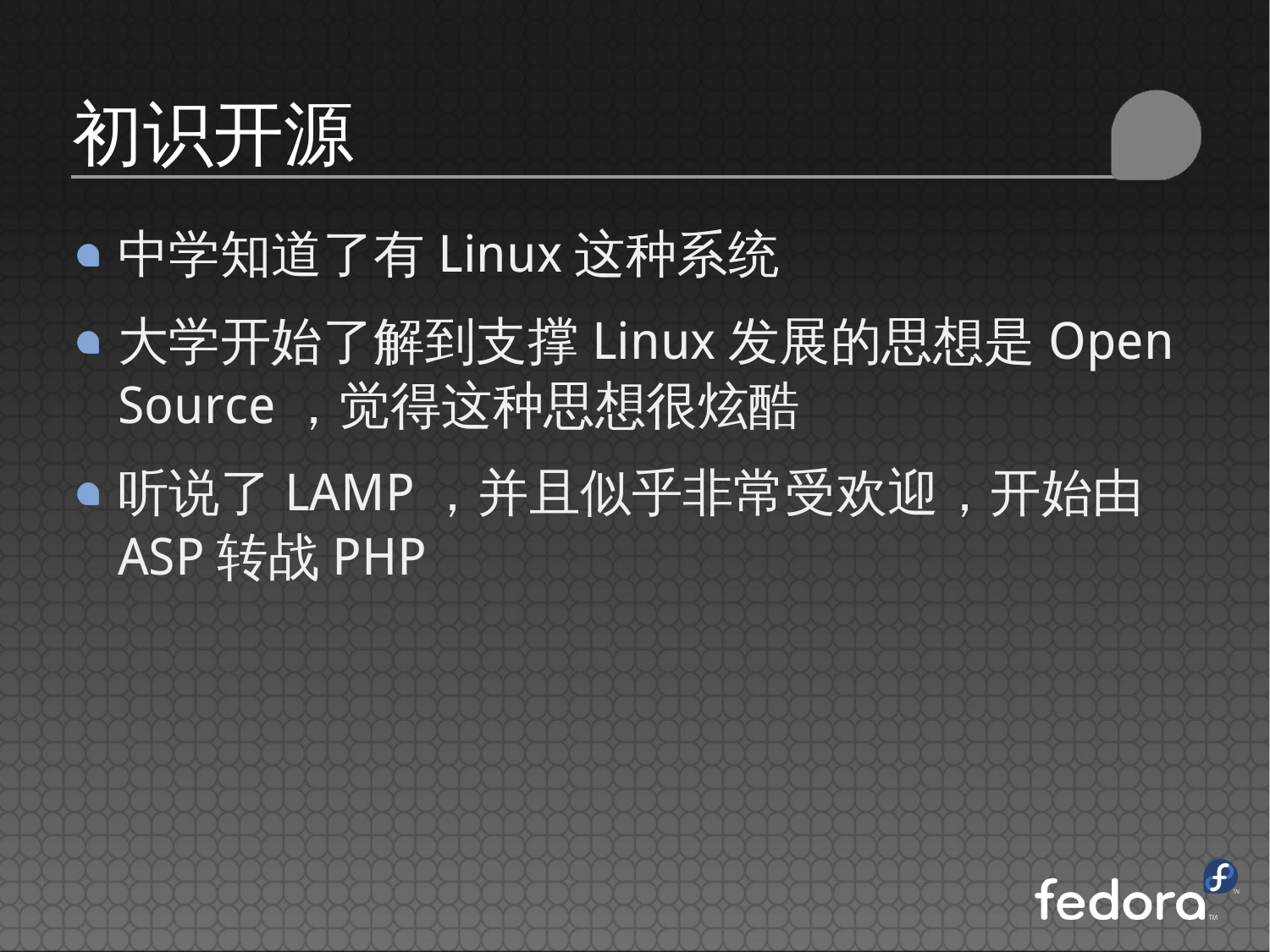

- 大学时参与到技术社团后,在社团活动中不断提 起 Linux。一年后成了社团的核心,开始组织 Linux 普及活动
- 第二次来北京实习时,思考如何为社区做一分贡 献,在大都市生活中找到属于自己的成就感

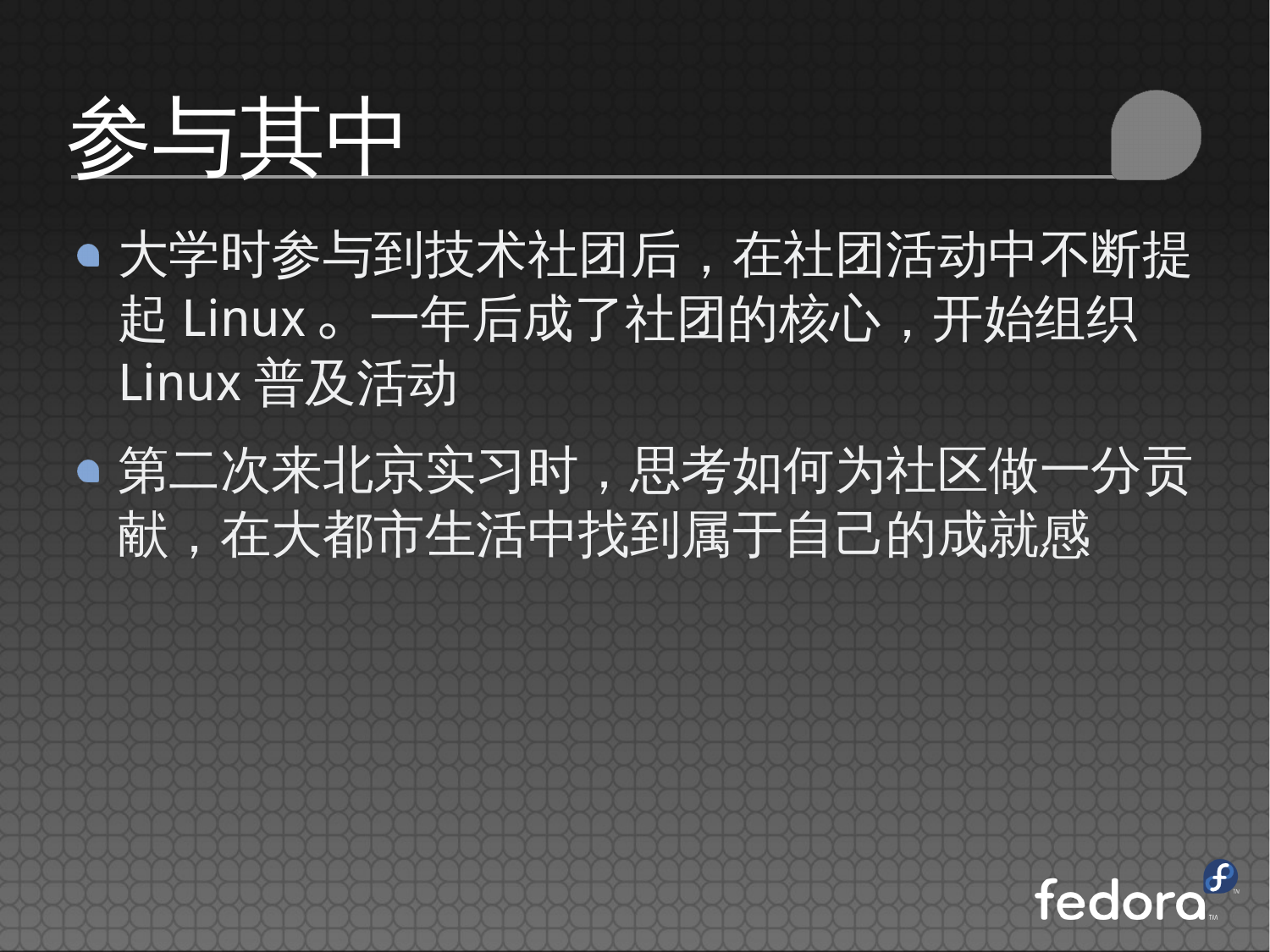# 加入 Fedora

第一次参见线下的 Fedora 活动,遇到 Gerard Braad, 鼓励我申请成为 Fedoro 大使 正式成为大使,参与 2014 Fedora 用户和开发 者大会(FUDCon)组织 参与 Fedora 社区活动至今

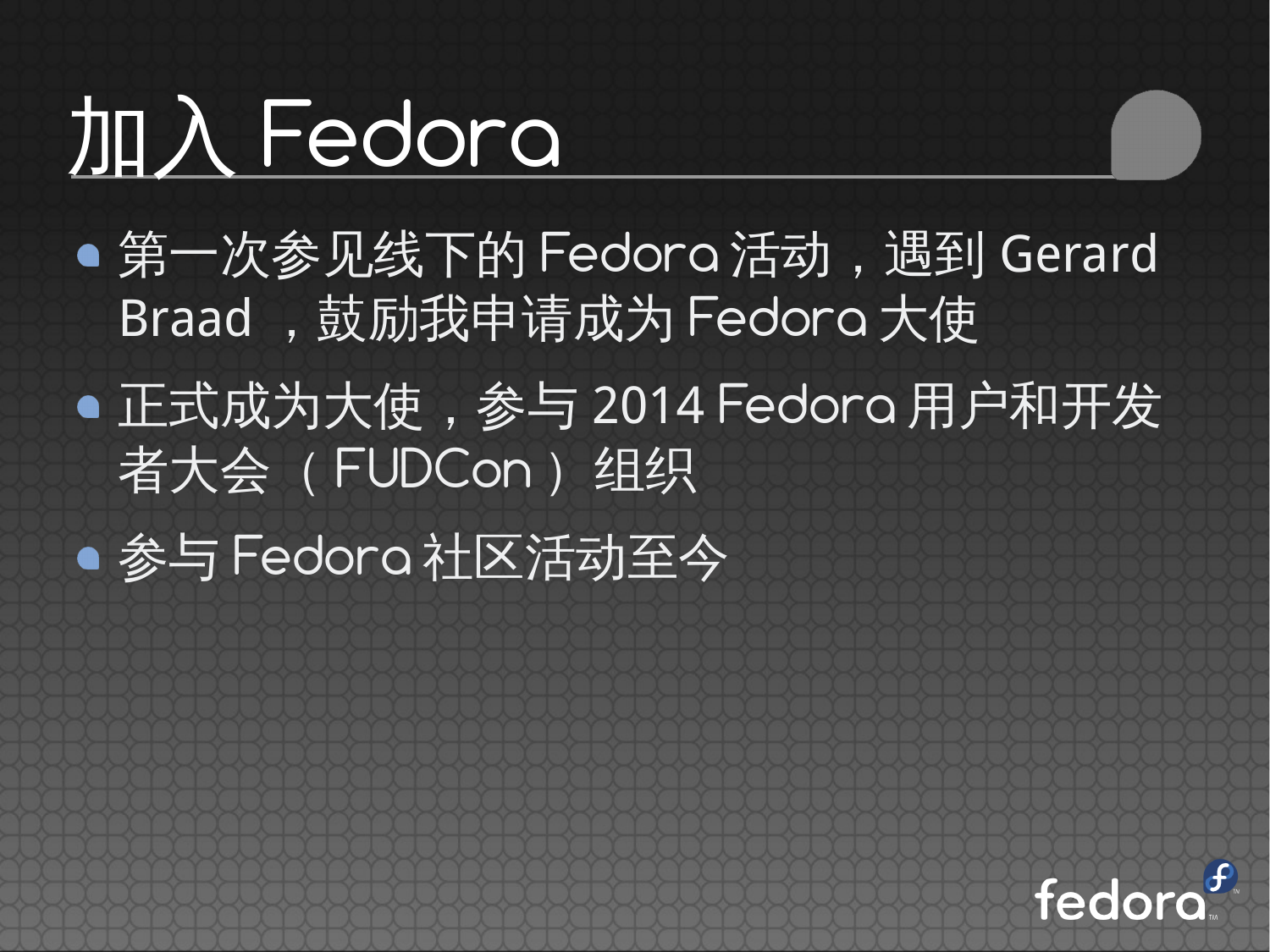# 2. 我的工作历程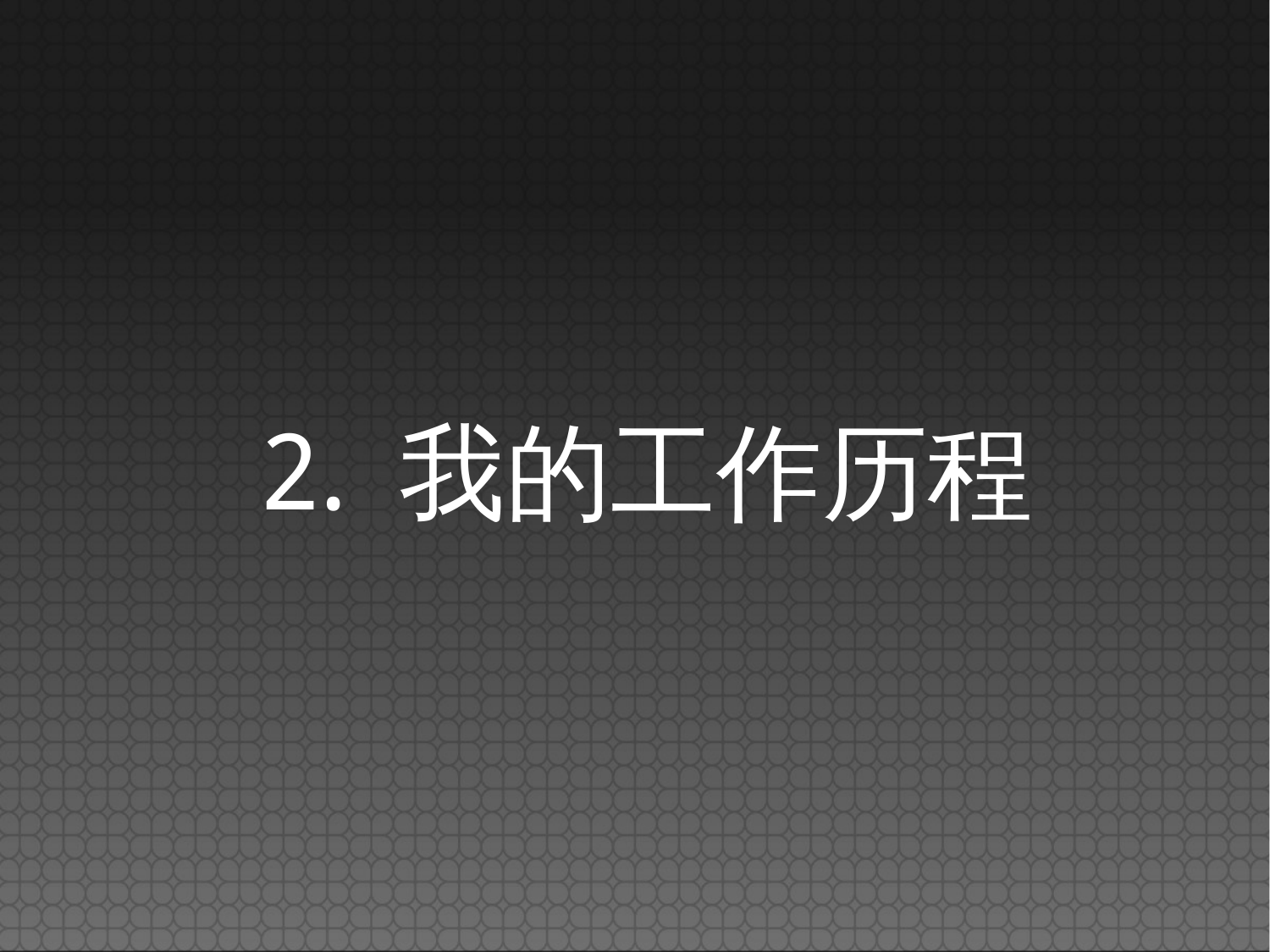困境

### 学校没有知名度 所在城市没有 IT 发展机会 省内 IT 公司还有针对我校的定向校园歧视 自己技术很渣,也没有朋友可以依靠

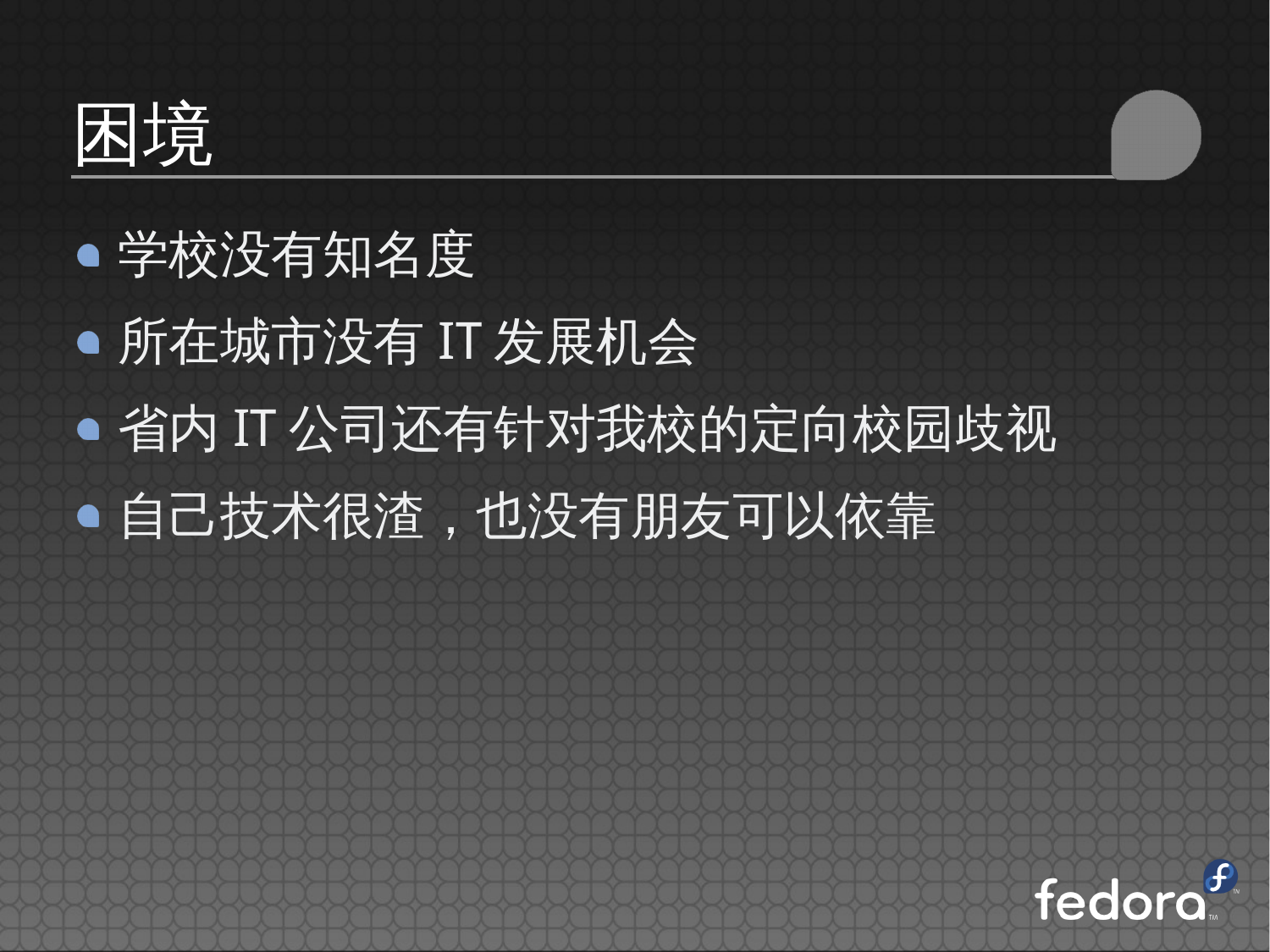## 初出茅庐

- PHPChina 前往我校招培训学员和毕业生
- 我才大二
- 拿着简历去了校招现场。凭借对 Discuz 论坛和 PHP 的一知半解, 商务经理同意为我沟通安排实 习

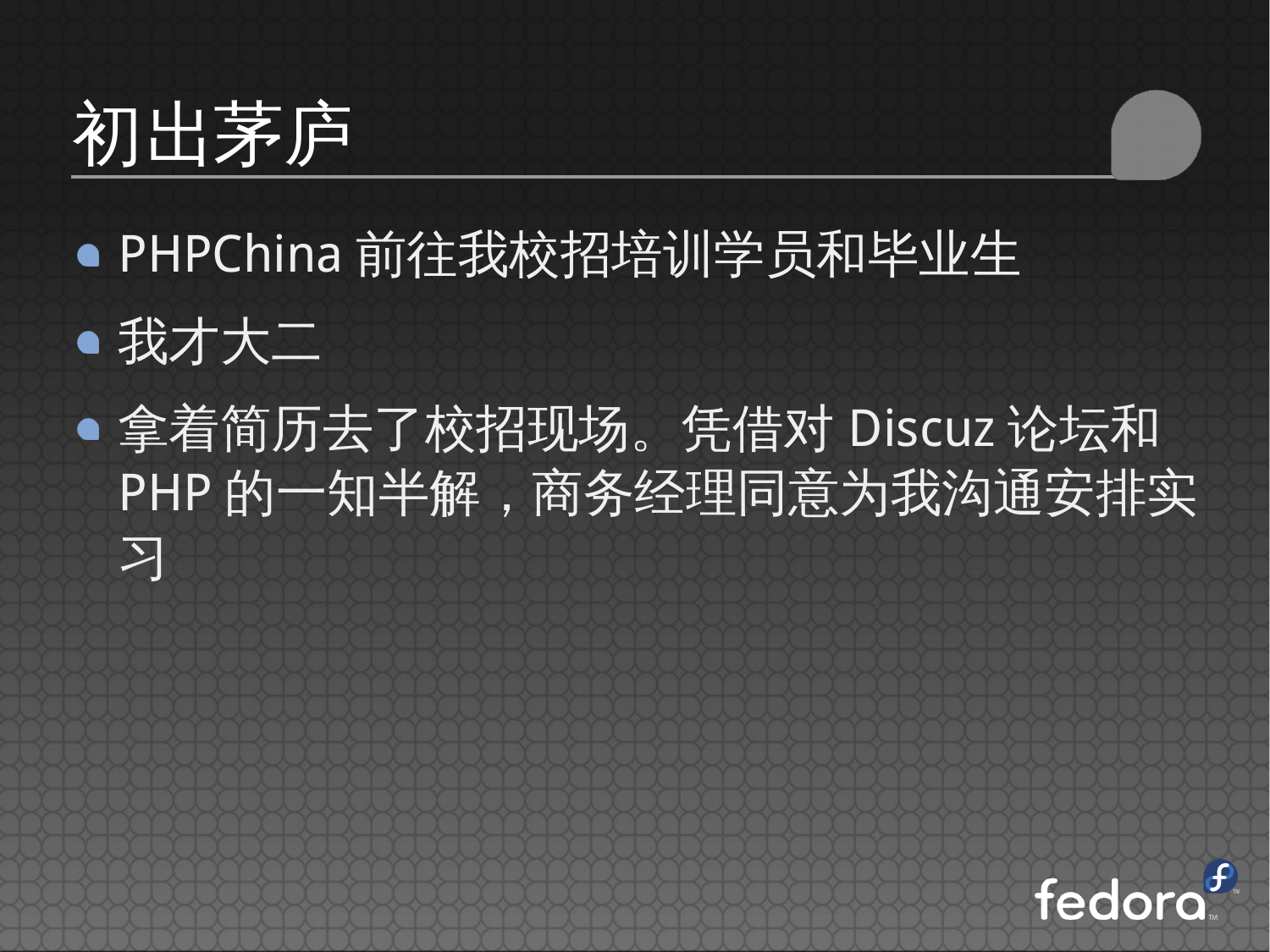## 面临毕业

#### 大四前夕,忙于找工作

人品爆发,红帽北京研发 Open Shift 团队给了我 实习面试的机会

● Linux 使用熟练,所以拿到了机会。

#### 决定读研,实习几个月后离职回校。

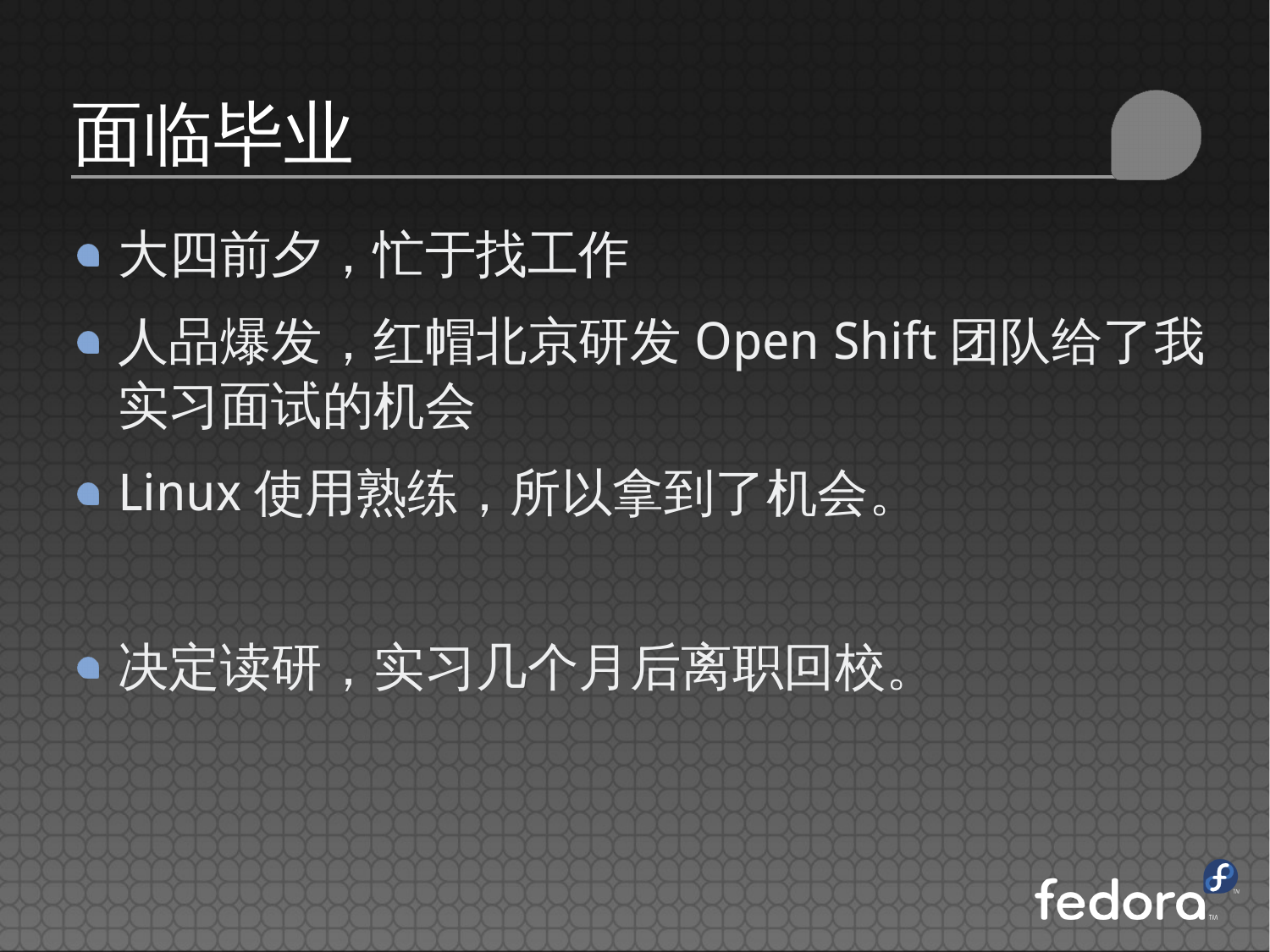### 不抽烟不喝酒的研究生

- 读研之后发现受到了比本科更多的歧视
	- 对于我们这种不入流的学校,外人的解读是留校读研 是找不到工作又考不上外校的人才干的。
- 研一结束开始找实习,但是歧视特别明显
- FUDCon 期间合作的 GNOME 社区朋友抛来橄 术览术支
- 去 SUN (Oracle) 做开源软件的测试 实习期间活跃于 Fedora 各活动

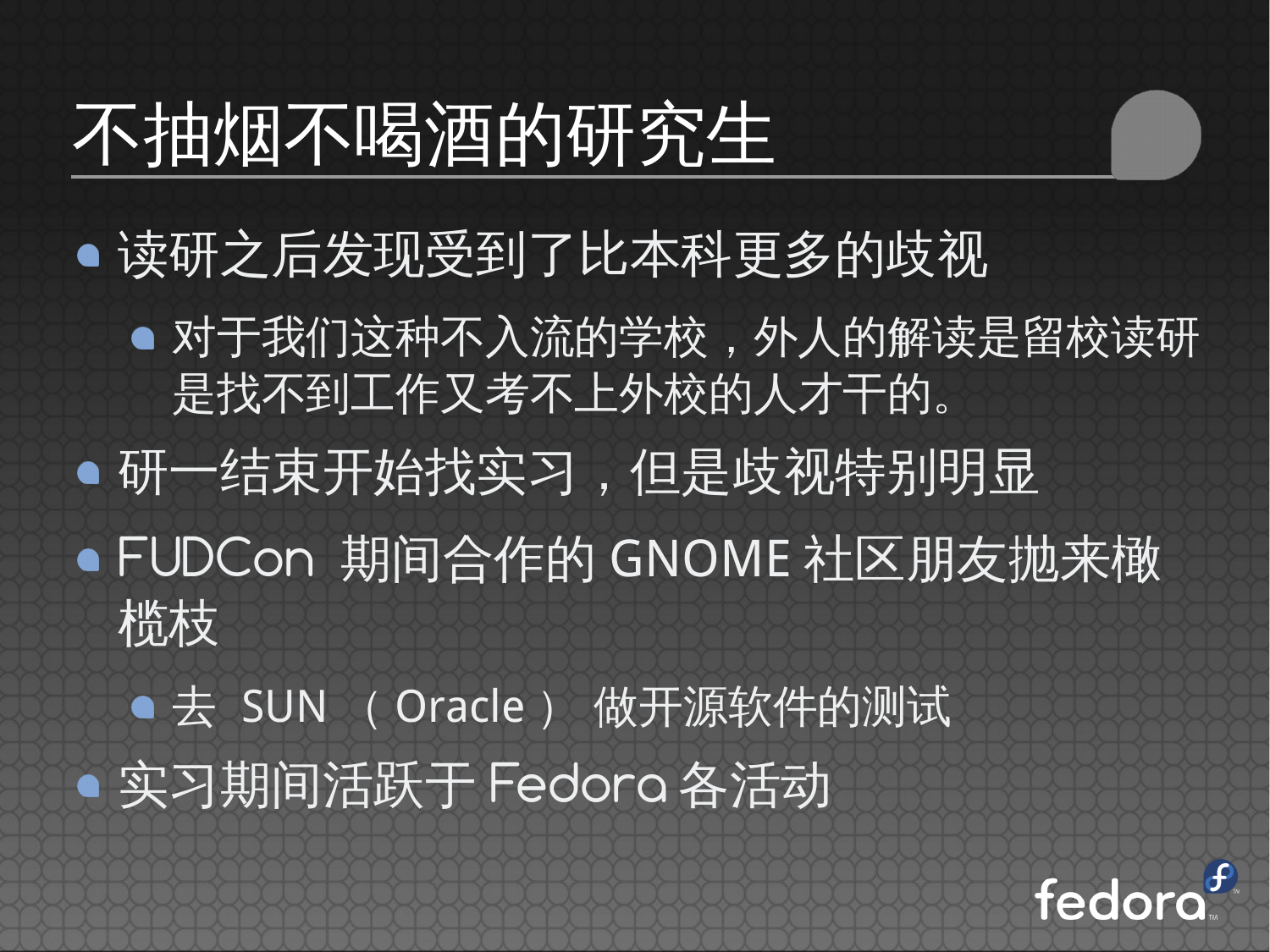## 求职危机再现

所在的 Oracle 那个组当年没有校招名额 与前同事联系,成功跳槽 Intel 开源技术中心实 习 遇上 Intel 调整平板产品线,又没有校招名额。 等到毕业论文答辩后,联系红帽北京。 技术面试并不顺利。

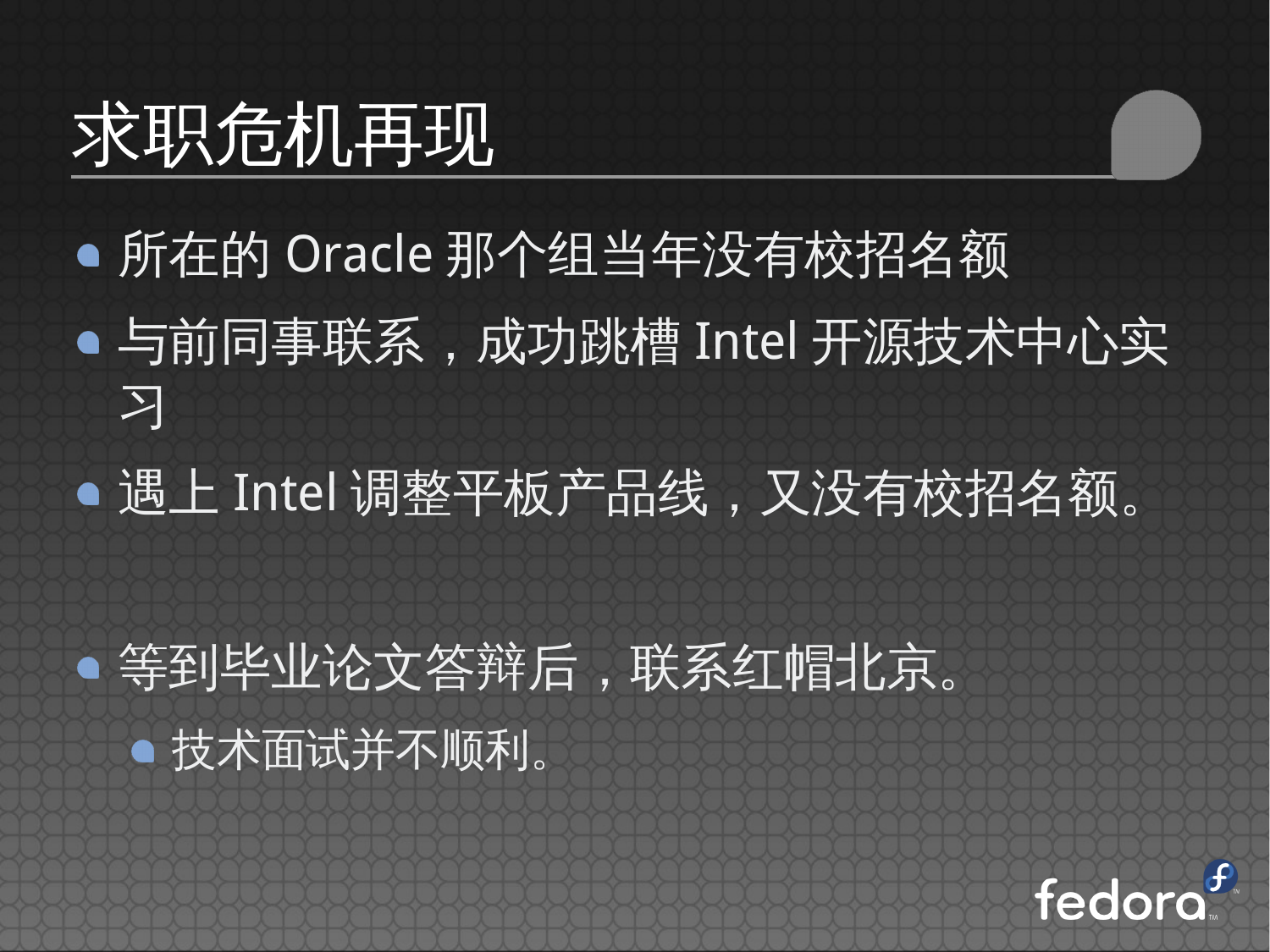# 3. 如何在开源社区中提 升竞争力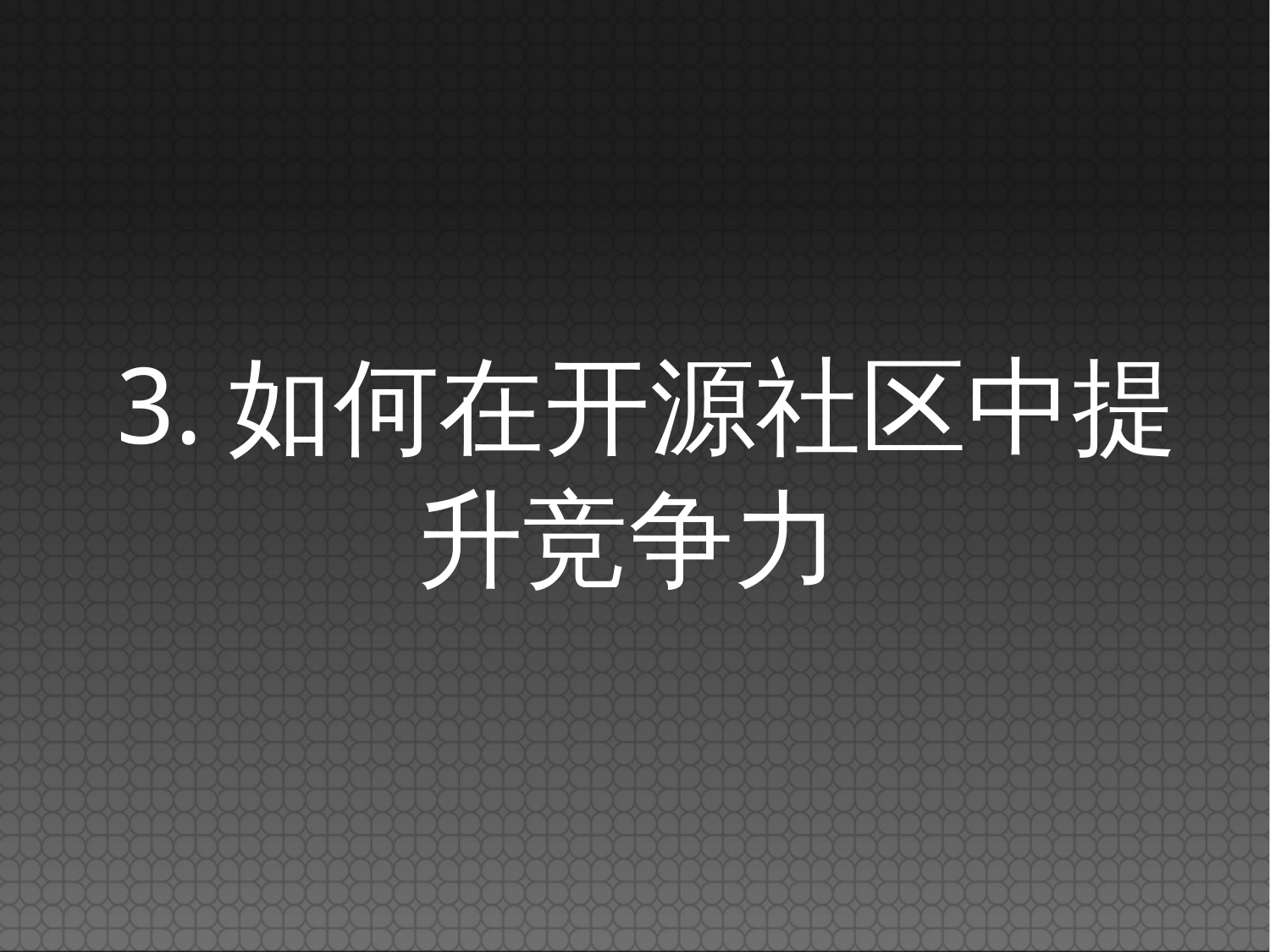

#### ● 参与 AOSC 社区!

- 参加本校的开源与自由软件社团。如果没有,你 可以创办一个!
- 一些活跃的学生社团 / 社区 清华大学学生网络与开源软件协会 中国科学技术大学 Linux 用户协会 还有更多的 ...

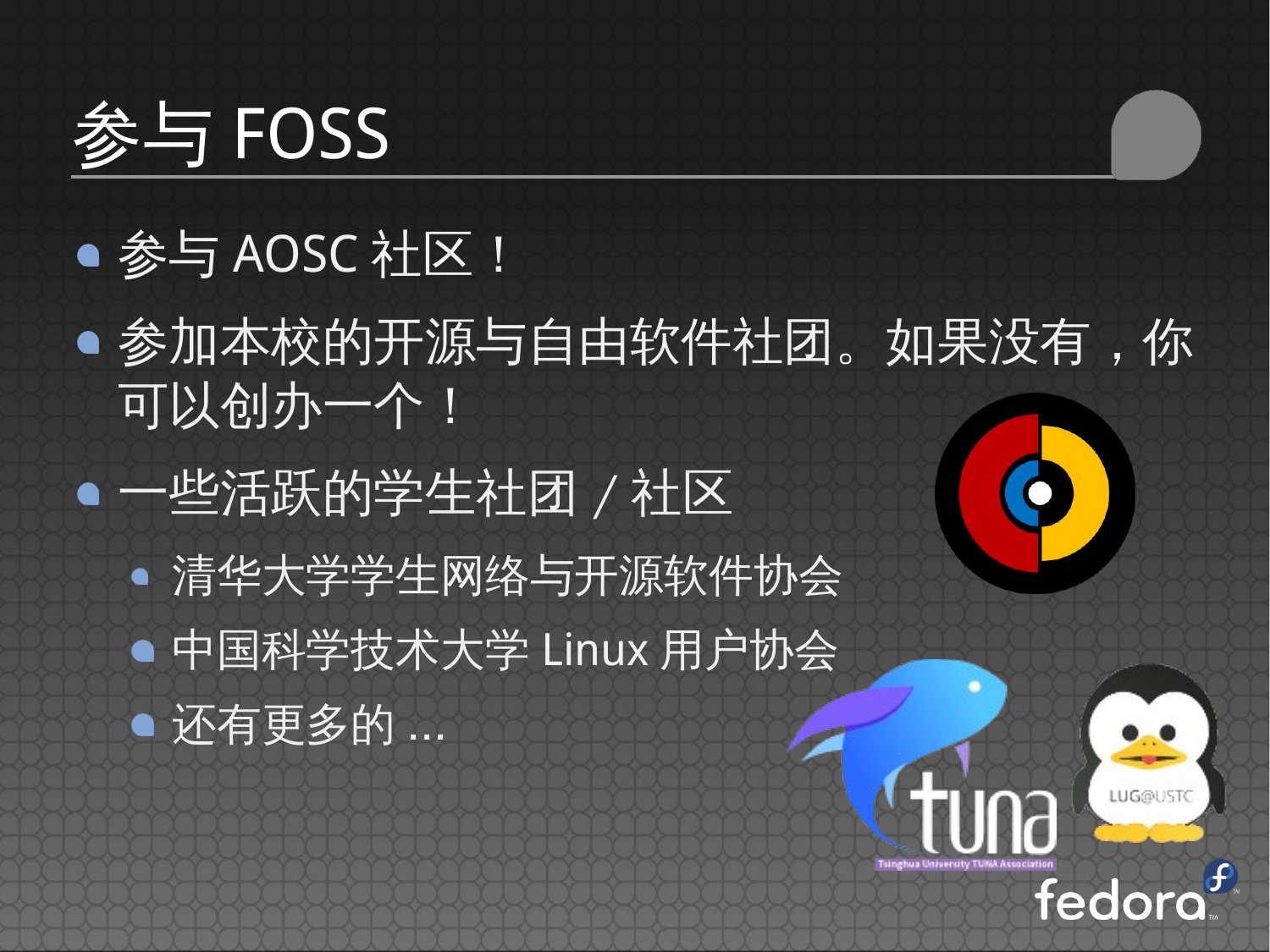## 通过 Github

#### 你对什么感兴趣 ?

应用程序开发 ? 云计算 ? 大数据 ? 生物信息化?人工智能?商业智能? Github 上一定有你感兴趣的项目! Github: 程序猿的社交网络 关注你感兴趣的项目,找到他们的需求(功能改 进? bug 修复?), 自己找出解决方案, 完成开 发,创建一个 pull request!

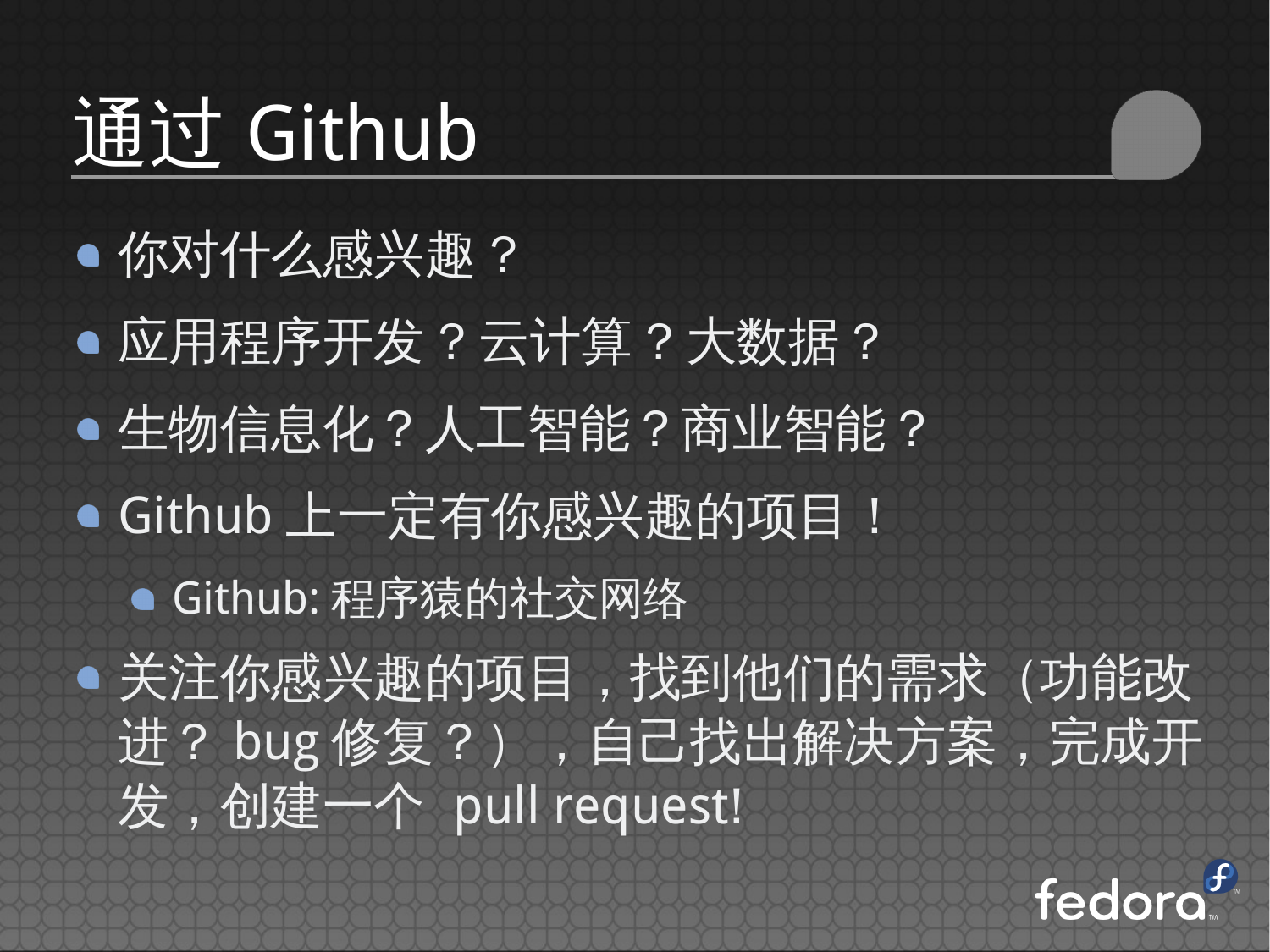

态度很重要 功利主义 没有贡献就没有收获



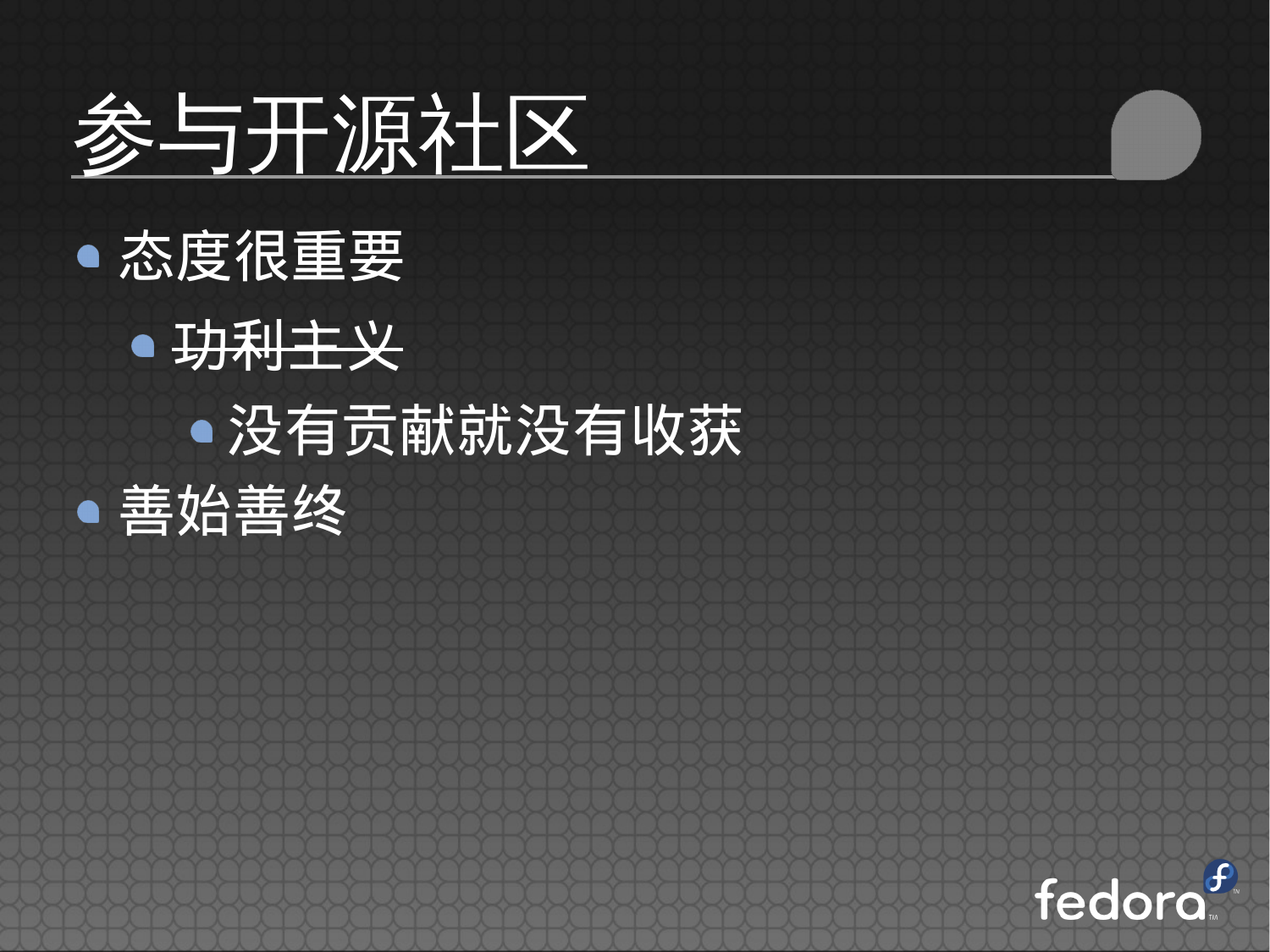## 求职?

## 宝贵的经验, 而且是生产环境下的 英语能力和交流能力 积累属于自己的人脉 建立在别人对你的认可之上 找到自己与众不同之处

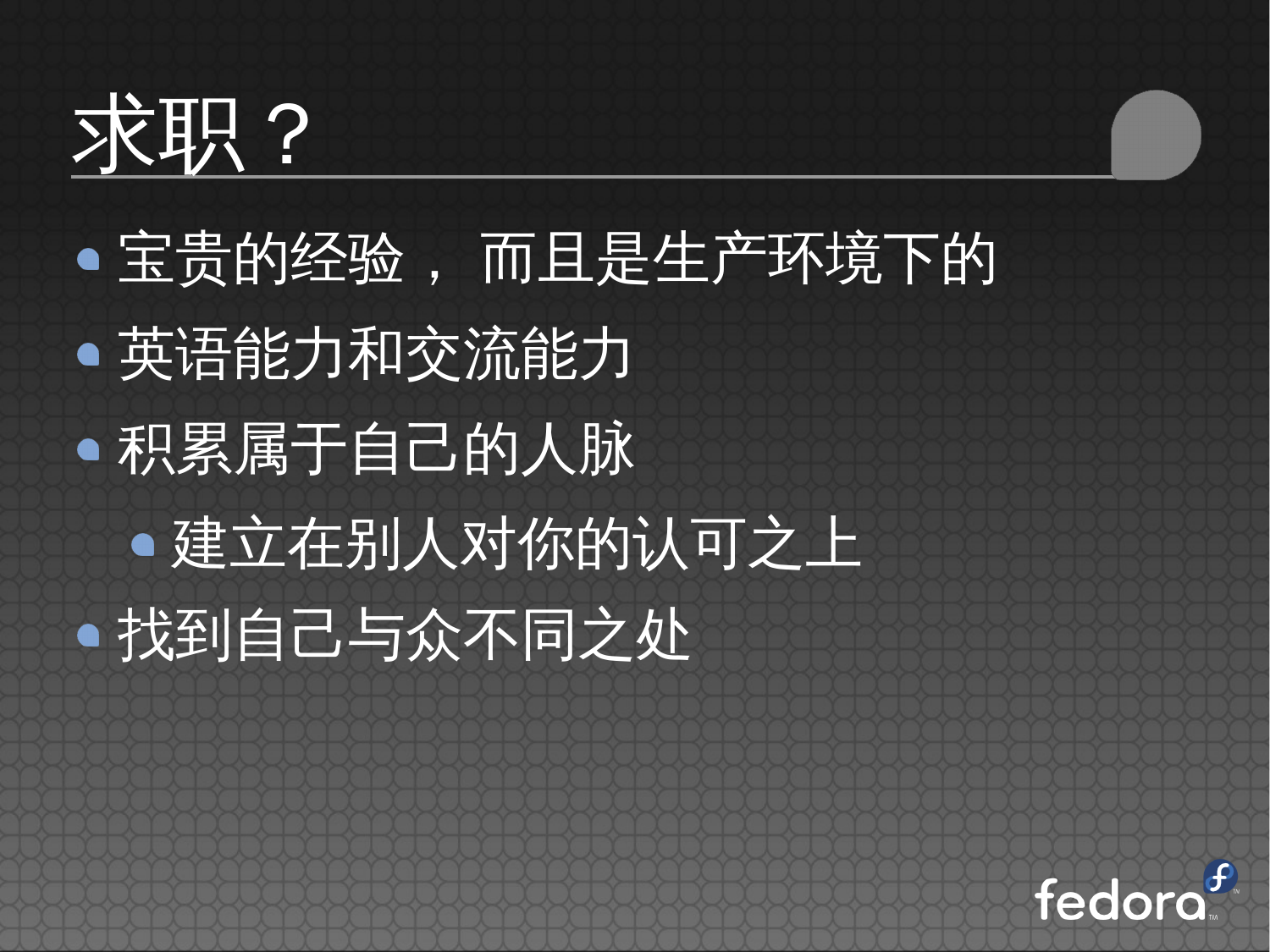# Questions?

## zsun@fedoraproject.org 联系方式 : zsun@aosc.io

Content is available under [Creative Commons Attribution-ShareAlike](http://creativecommons.org/licenses/by-sa/3.0/) unless otherwise noted.